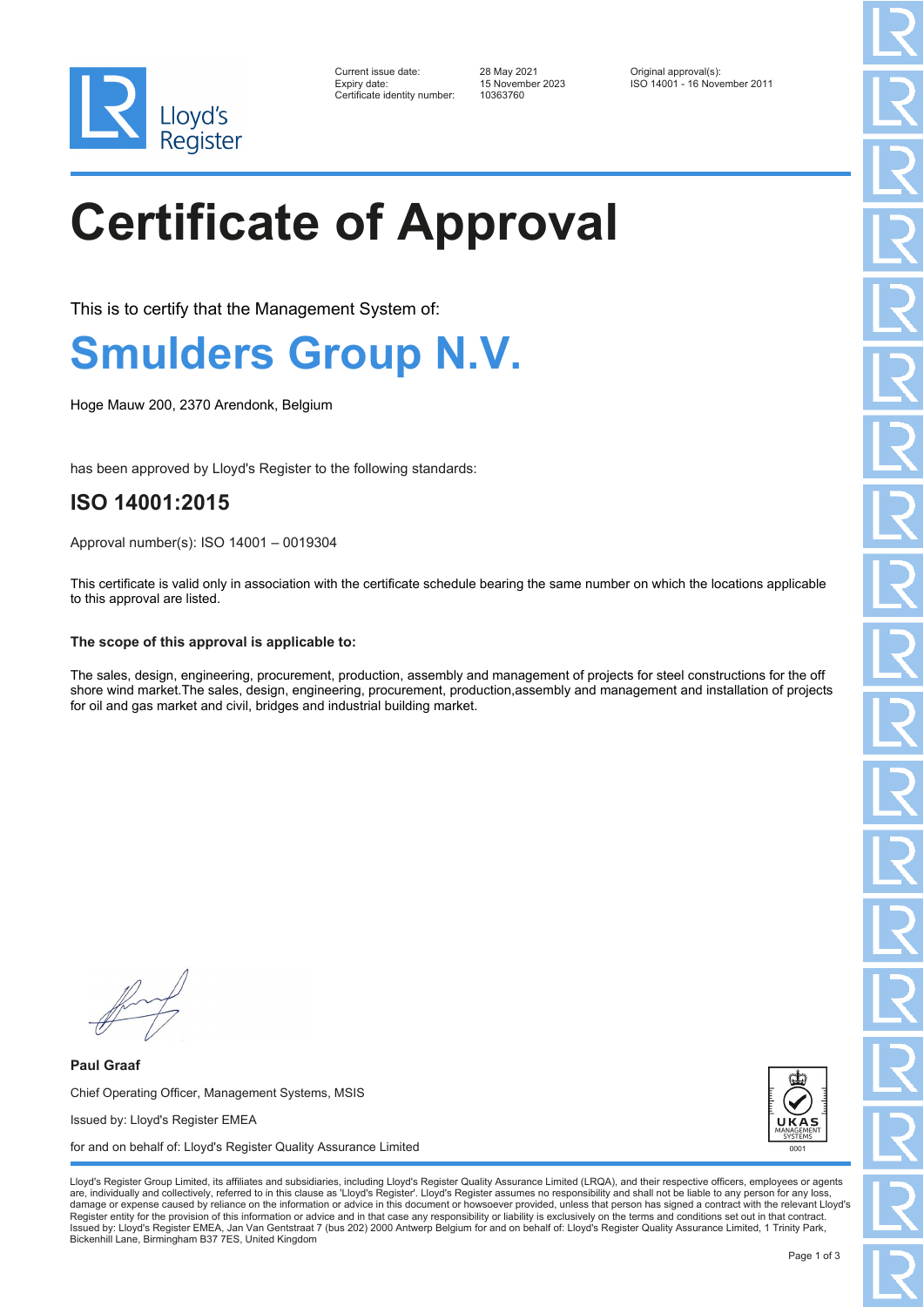

## **Certificate Schedule**

**Location Activities Smulders Group N.V.** Hoge Mauw 200, 2370 Arendonk, Belgium **ISO 14001:2015** The sales, design, engineering, procurement, production, assembly and management of projects for steel constructions for the off shore wind market.The sales, design, engineering, procurement, production,assembly and management and installation of projects for oil and gas market and civil, bridges and industrial building market. **Iemants N.V.** Hoge Mauw 200, 2370 Arendonk, Belgium **ISO 14001:2015** The sales, design, engineering, procurement, production, assembly and management of projects for steel constructions for the off shore wind market.The sales, design, engineering, procurement, production,assembly and management and installation of projects for oil and gas market and civil, bridges and industrial building market. **Willems Staalconstructies N.V.** Holven 122, 2490 Balen, Belgium **ISO 14001:2015** Engineering and production of projects for steel constructions for the off shore wind market, oil and gas market and civil, bridges and industrial building market. **Smulders Projects Belgium N.V.** Leo Bosschartlaan 20, 2660 Hoboken, Belgium **ISO 14001:2015** Production and assembly of projects for steel constructions for the off shore wind market, oil and gas market and civil, bridges and industrial building market. **Iemants N.V. (YARD Tessenderlo)** Albertkade 2/A, 3980 Tessenderlo, Belgium **ISO 14001:2015** Assembly of projects for steel constructions for the off shore wind market, oil and gas market and civil, bridges and industrial building market. **Iemants N.V. (YARD Vlissingen)** Denemarkenweg 35, 4389 Ritthem, The Netherlands **ISO 14001:2015** Assembly of projects for steel constructions for the off



shore wind market, oil and gas market and civil, bridges

and industrial building market.

Lloyd's Register Group Limited, its affiliates and subsidiaries, including Lloyd's Register Quality Assurance Limited (LRQA), and their respective officers, employees or agents are, individually and collectively, referred to in this clause as 'Lloyd's Register'. Lloyd's Register assumes no responsibility and shall not be liable to any person for any lo damage or expense caused by reliance on the information or advice in this document or howsoever provided, unless that person has signed a contract with the relevant Lloyd's<br>Register entity for the provision of this informa Issued by: Lloyd's Register EMEA, Jan Van Gentstraat 7 (bus 202) 2000 Antwerp Belgium for and on behalf of: Lloyd's Register Quality Assurance Limited, 1 Trinity Park, Bickenhill Lane, Birmingham B37 7ES, United Kingdom